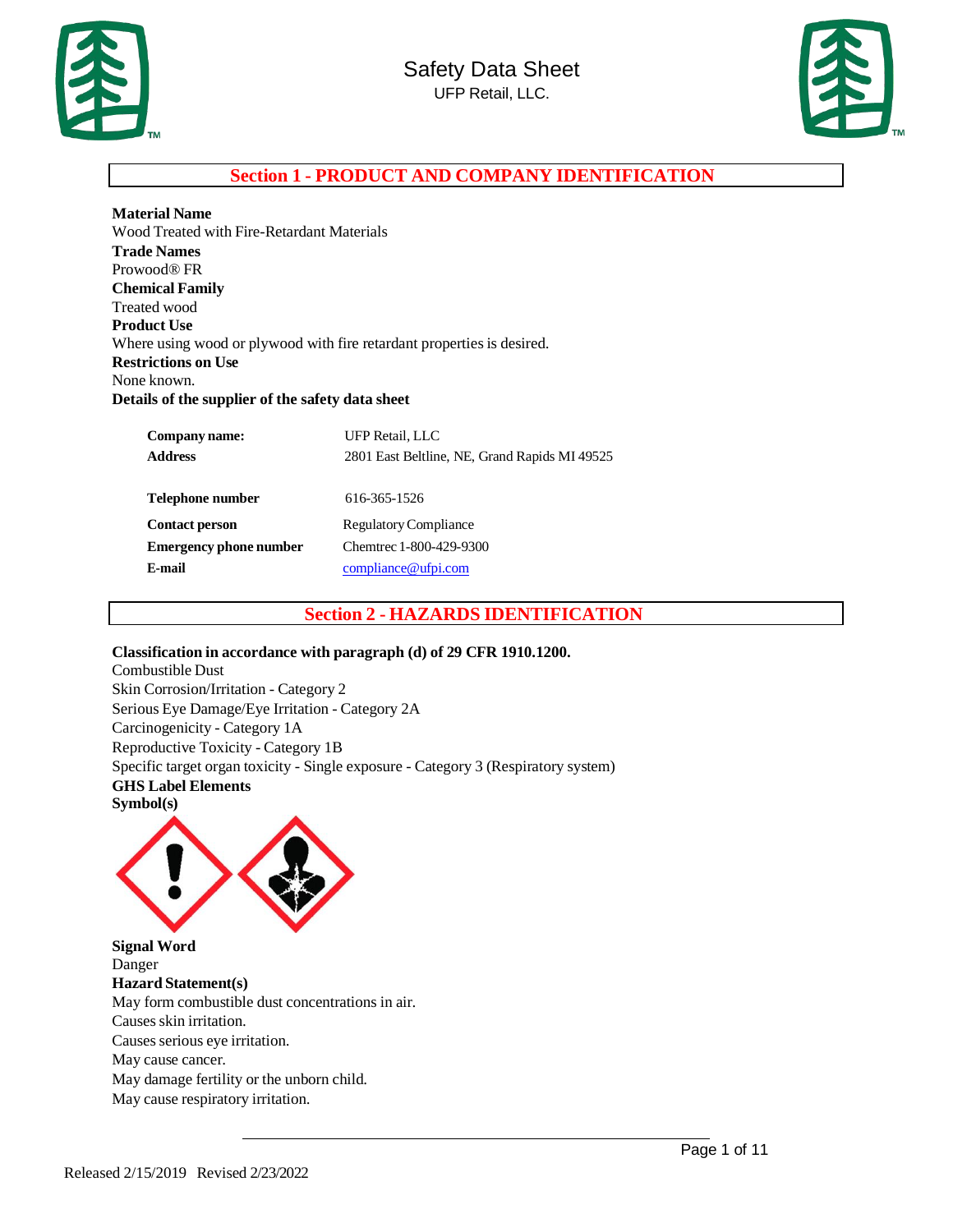#### **PrecautionaryStatement(s)**

#### **Prevention**

Obtain special instructions before use.

Do not handle until all safety precautions have been read and understood.

Use only outdoors or in a well-ventilated area.

Wear protective gloves/protective clothing/eye protection/face protection.

Avoid breathing dust/fume/gas/mist/vapors/spray.

Wash thoroughly after handling.

#### **Response**

IF exposed or concerned: Get medical advice/attention.

IF INHALED: Remove person to fresh air and keep at rest in a position comfortable for breathing.

IF IN EYES: Rinse cautiously with water for several minutes. Remove contact lenses, if present and easy to do. Continue rinsing.

IF ON SKIN: Wash with plenty of soap and water.

If skin irritation occurs: Get medical advice/attention.

Take off contaminated clothing and wash before reuse.

Call a POISON CENTER or doctor if you feel unwell.

Specific treatment (see label).

### **Storage**

Store in a well-ventilated place.

#### **Disposal**

Dispose of contents/container in accordance with local/regional/national/international regulations.

#### **Other Hazards**

None known.

### **Section 3 - COMPOSITION / INFORMATION ON INGREDIENTS**

| <b>CAS</b>  | <b>Component Name</b>      | <b>Percent</b> |  |  |
|-------------|----------------------------|----------------|--|--|
| N/A         | Wood/Wood dust             | 85-99          |  |  |
| Proprietary | Proprietary Ingredient #1  | $1 - 4$        |  |  |
| Proprietary | Proprietary Ingredient #2  | $0.25 - 2$     |  |  |
| 10043-35-3  | Boric acid $(H_3BO_3)$     | $0.25 - 1$     |  |  |
| N/A         | Glue solids (plywood only) | $4 - 8$        |  |  |

Depending on the additives applied to the treating solution, this wood may also contain <0.1% of mold inhibitors and/or <0.1% of a colorant. The chemical identity and/or percentage of composition is being withheld as a trade secret. Plywood produced by others is bonded with various low-formaldehyde emission bonding systems.

### **Section 4 - FIRST AID MEASURES**

### **Inhalation**

Move to fresh air. If breathing is difficult, give oxygen. Get medical attention immediately. Some species may cause allergic respiratory reactions with asthma-like symptoms in sensitized individuals.

### **Skin**

Take off contaminated clothing. Wash skin thoroughly with soap and water. Seek medical attention. Prolonged contact with treated wood and/or treated wood dust, especially when freshly treated at the plant, may cause irritation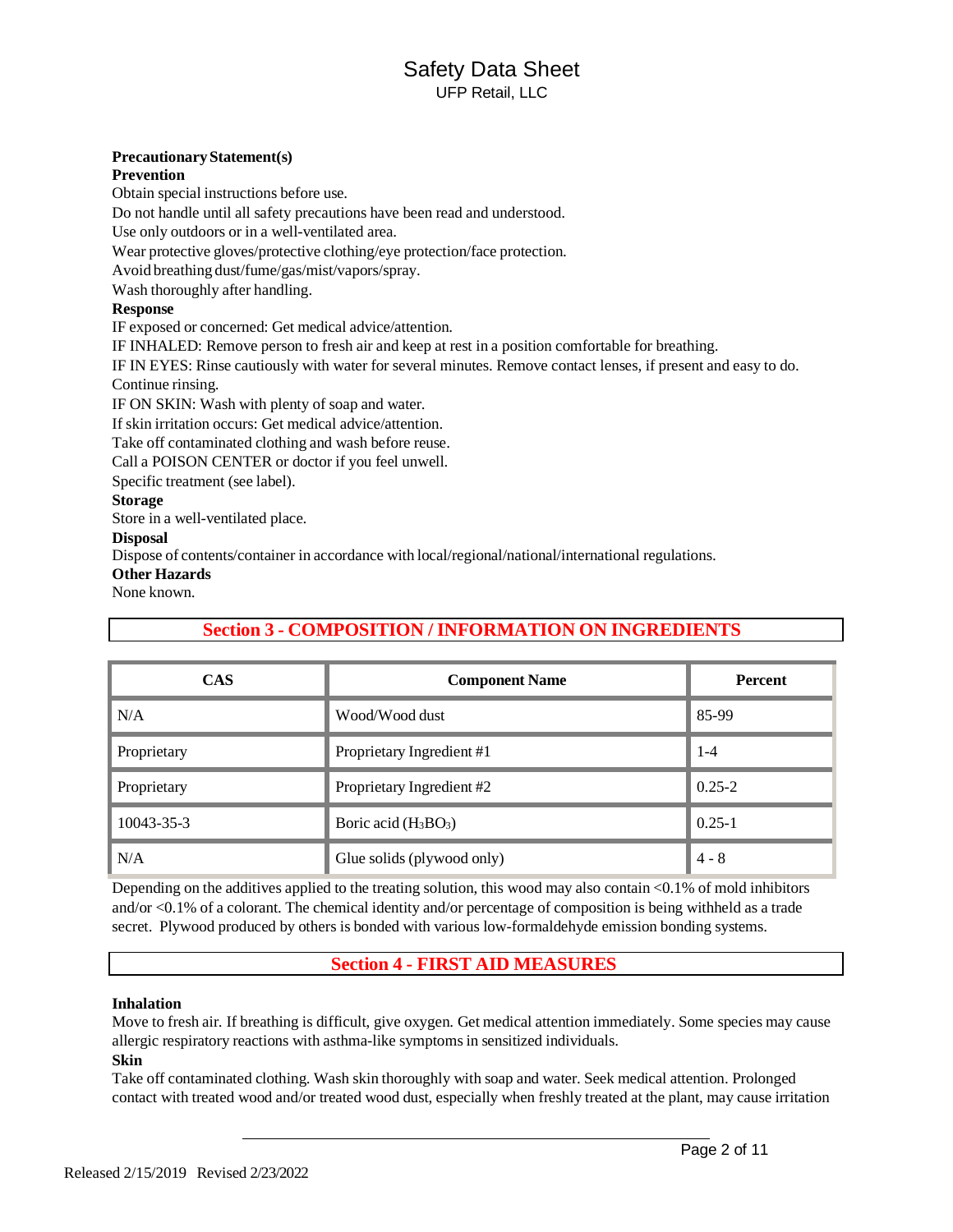# Safety Data Sheet

UFP Retail, LLC.

to the skin. Abrasive handling or rubbing of the treated wood may increase skin irritation. Some wood species, regardless of treatment, may cause dermatitis or allergic skin reactions in sensitized individuals.

#### **Eyes**

DO NOT rub eyes. Rinse cautiously with water for several minutes. Remove contact lenses, if present and easy to do. Continue rinsing. Then get immediate medical attention.

#### **Ingestion**

Rinse mouth. If swallowed, get medical attention.

#### **Most Important Symptoms/Effects**

#### **Acute**

Causes respiratory tract irritation, skin irritation, eye irritation, allergic reactions. WOOD DUST: May cause nasal dryness, irritation and mucostasis. Coughing, wheezing, sneezing, sinusitis and prolonged colds have also been reported. Depending on wood species may cause respiratory sensitization and/or irritation. Symptoms can include irritation, redness, scratching of the cornea, and tearing. May cause eczema-like skin disorders (dermatitis). Airborne treated or untreated wood dust may cause nose, throat, or lung irritation and other respiratory effects.

#### **Delayed**

May cause cancer by inhalation. May damage fertility or the unborn child.

#### **Indication of any immediate medical attention and special treatment needed**

Treat symptomatically. May aggravate respiratory ailments such as asthma and bronchitis.

### **Section 5 - FIRE FIGHTING MEASURES**

#### **ExtinguishingMedia**

### **Suitable Extinguishing Media**

Carbon dioxide, regular foam, dry chemical, water spray, or water fog.

#### **Unsuitable Extinguishing Media**

Do not scatter spilled material with high-pressure water streams.

#### **Special Hazards Arising from the Chemical**

Combustible dust. May form combustible dust concentrations in air. Avoid generating dust; fine dust dispersed in air in sufficient concentrations, and in the presence of an ignition source is a potential dust explosion hazard. Depending on moisture content, and more importantly, particle diameter and airborne concentration, wood dust in a contained area may explode in the presence of an ignition source. Wood dust may similarly deflagrate (combustion without detonation like an explosion) if ignited in an open or loosely contained area. An airborne concentration of 40 grams (40,000 mg) of dust per cubic meter of air is often used as the LEL for wood dusts. Reference NFPA Standards- 654 and 664 for guidance.

#### **Hazardous Combustion Products**

Oxides of carbon, oxides of nitrogen.

#### **Fire Fighting Measures**

Wet down with water to reduce likelihood of ignition or dispersion. Move material from fire area if it can be done without risk. Avoid inhalation of material or combustion by-products. Stay upwind and keep out of low areas. Keep unnecessary people away, isolate hazard area and deny entry. The presence of the fire-retardant chemical in treated wood may reduce the flammability hazard to some extent.

#### **Special Protective Equipment and Precautionsfor Firefighters**

Wear full protective firefighting gear including self-contained breathing apparatus (SCBA) for protection against possible exposure.

### **Section 6 - ACCIDENTAL RELEASE MEASURES**

#### **Personal Precautions, Protective Equipment and Emergency Procedures**

Eliminate all sources of ignition. Wear personal protective clothing and equipment, see Section 8. Avoid dust generation and accumulation. Avoid dust formation. Avoid breathing dust.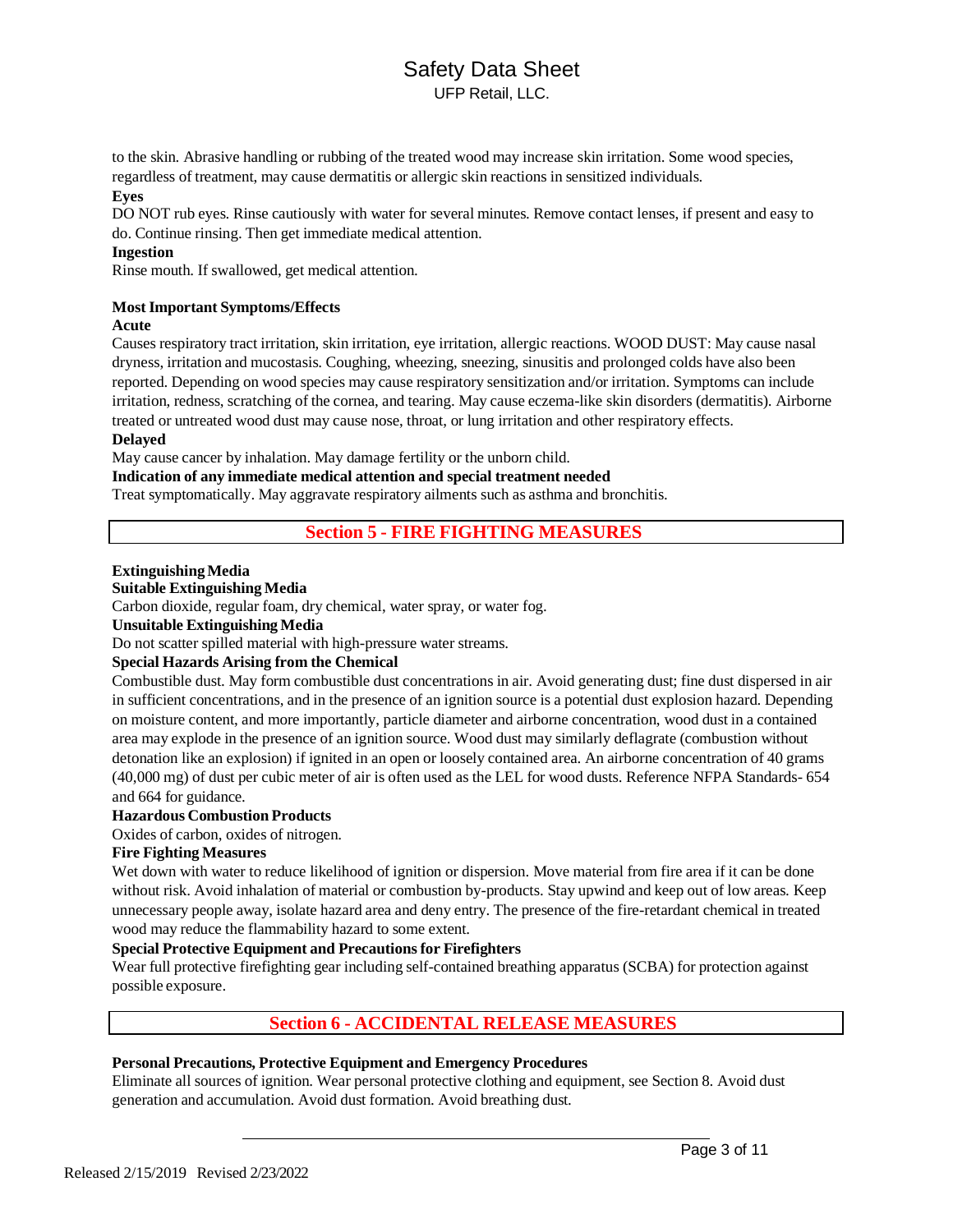#### **Methods and Materials for Containment and Cleaning Up**

Collect material in appropriate container for disposal. Avoid dispersal of dust in the air (i.e., clearing dust surfaces with compressed air). Collect using a vacuum cleaner with a HEPA filter or wet and scoop up dry spills. Dust deposits should not be allowed to accumulate on surfaces, as these may form an explosive mixture if they are released into the atmosphere in sufficient concentration. Avoid sweeping spilled dry material. If sweeping of a contaminated area is necessary, use a dust suppressant agent. Eliminate all sources of ignition. Keep unnecessary people away, isolate hazard area and deny entry.

#### **Environmental Precautions**

Avoid release to the environment.

### **Section 7 - HANDLING AND STORAGE**

#### **Precautions for Safe Handling**

Avoid breathing dust. Avoid contact with skin and eyes. Wash thoroughly after handling. Wear respiratory protection. Contaminated work clothing must not be allowed out of the workplace. Use only outdoors or in a wellventilated area. Wear protective gloves/clothing and eye/face protection. Obtain special instructions before use. Do not handle until all safety precautions have been read and understood. Minimize dust generation and accumulation. Routine housekeeping should be instituted to ensure that dusts do not accumulate on surfaces. Avoid significant deposits of material, especially on horizontal surfaces, which may become airborne and form combustible dust clouds and may contribute to secondary explosions. Dry wood dust material is defined as having a water content less than 25% by weight. Sweep or vacuum but avoid generating dust. Avoid working with freshly treated wood. Do not burn treated wood. Gently moisten dust before it is collected. Clothing should be removed and replaced if it becomes wet due to contact with freshly treated wood.

#### **Conditions for Safe Storage, Including any Incompatibilities**

#### Store in a well-ventilated place.

Store and handle in accordance with all current regulations and standards. Avoid heat, flames, sparks and other sources of ignition. Store containers in a cool, dry, well-ventilated place. Store away from incompatible materials (see Section 10, Stability and Reactivity).

#### **IncompatibleMaterials**

strong oxidizing agents, reducing agents.

### **Section 8 - EXPOSURE CONTROLS / PERSONAL PROTECTION**

| Wood/Wood dust     | N/A                                                          |
|--------------------|--------------------------------------------------------------|
| ACGIH:             | 1 mg/m3 TWA Inhalable fraction                               |
| NIOSH:             | 1 mg/m3 TWA dust                                             |
| OSHA (US):         | 5 mg/m3 PEL (respirable dust); 15 mg/m3 PEL (total fraction) |
| Boric acid (H3BO3) | 10043-35-3                                                   |
| ACGIH:             | 2 mg/m3 TWA inhalable particulate matter                     |
|                    | 6 mg/m3 STEL inhalable particulate matter                    |

#### **Component Exposure Limits**

**ACGIH - Threshold Limit Values - Biological Exposure Indices (BEI)** There are no biological limit values for any of this product's components. **Engineering Controls**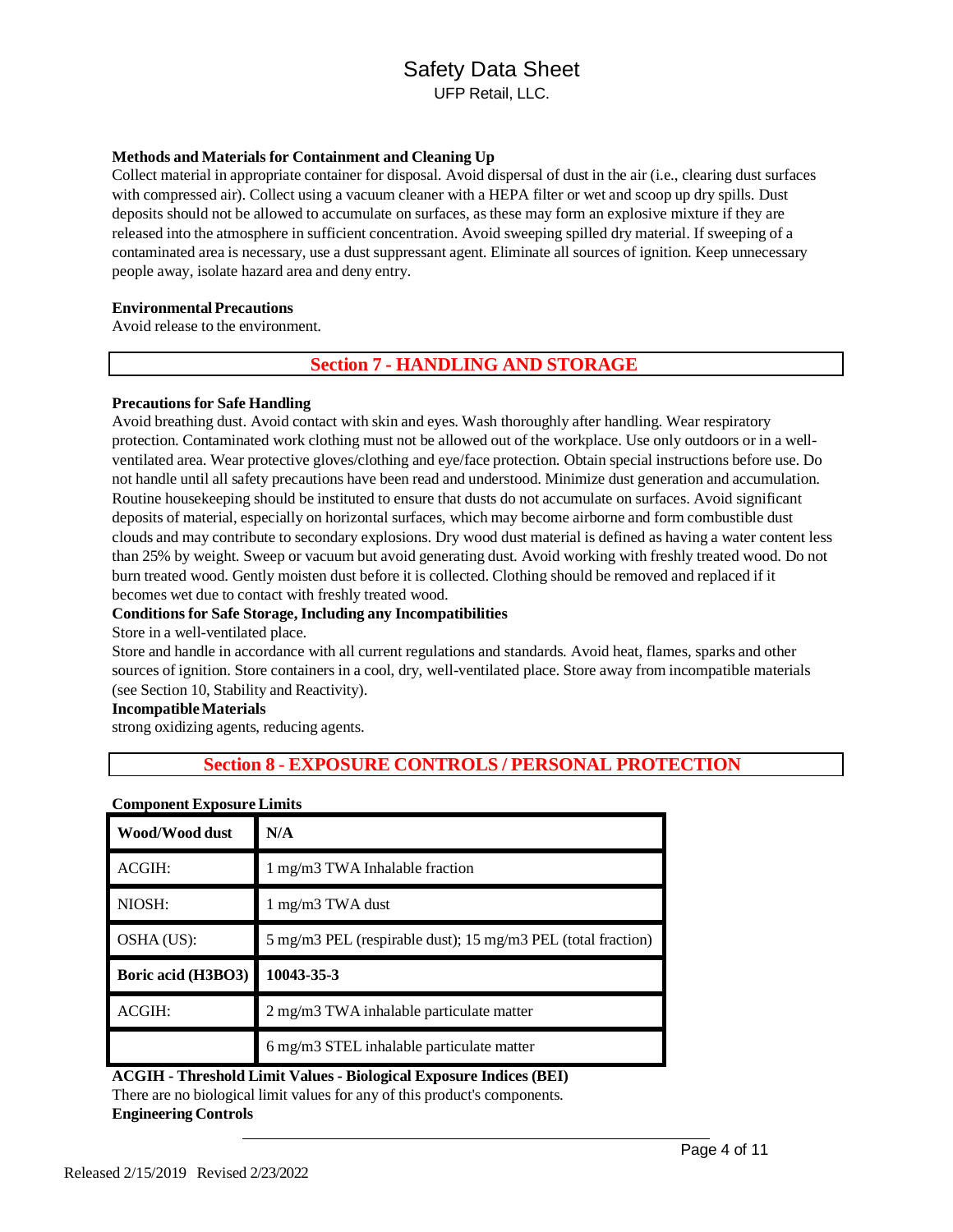# Safety Data Sheet

UFP Retail, LLC

Ventilation equipment should be explosion-resistant if explosive concentrations of material are present. Provide local exhaust or process enclosure ventilation system. Ensure that dust-handling systems (such as exhaust ducts, dust collectors, vessels, and processing equipment) are designed in a manner to prevent the escape of dust into the work area (i.e., there is no leakage from the equipment). Ensure compliance with applicable exposure limits.

#### **Individual Protection Measures, such as Personal Protective Equipment**

#### **Eye/face protection**

Wear safety glasses with side shields or chemical safety goggles.

#### **Skin Protection:**

Wear appropriate work clothing.

### **RespiratoryProtection**

If engineering controls do not maintain airborne concentrations to a negligible level, an approved respirator must be worn. A NIOSH approved air-purifying respirator with an appropriate cartridge or canister may be appropriate under certain circumstances where airborne concentrations are expected to exceed exposure limits.

### **Glove Recommendations**

Wear general purpose work gloves.

### **Section 9 - PHYSICAL AND CHEMICAL PROPERTIES**

| Appearance                      | brown solid    | <b>Physical State</b>                         | solid            |
|---------------------------------|----------------|-----------------------------------------------|------------------|
| Odor                            | Wood odor      | Color                                         | <b>brown</b>     |
| <b>Odor Threshold</b>           | Not available  | pH                                            | Not applicable   |
| <b>Melting Point</b>            | Not applicable | <b>Boiling Point</b>                          | Not applicable   |
| <b>Boiling Point Range</b>      | Not available  | <b>Freezing point</b>                         | Not applicable   |
| <b>Evaporation Rate</b>         | Not applicable | <b>Flammability (solid, gas)</b>              | Combustible dust |
| <b>Autoignition Temperature</b> | Not available  | <b>Flash Point</b>                            | Not available    |
| <b>Lower Explosive Limit</b>    | Not available  | <b>Decomposition temperature</b>              | Not available    |
| <b>Upper Explosive Limit</b>    | Not available  | <b>Vapor Pressure</b>                         | Not applicable   |
| <b>Vapor Density (air=1)</b>    | Not applicable | <b>Specific Gravity (water=1)</b>             | Not available    |
| <b>Water Solubility</b>         | (Insoluble)    | <b>Partition coefficient: n-octanol/water</b> | Not available    |
| <b>Viscosity</b>                | Not applicable | <b>Kinematic viscosity</b>                    | Not available    |
| <b>Solubility (Other)</b>       | Not available  | <b>Density</b>                                | Not available    |
| <b>Physical Form</b>            | solid          | <b>Molecular Weight</b>                       | Not available    |

**Other Information**

No additional information is available.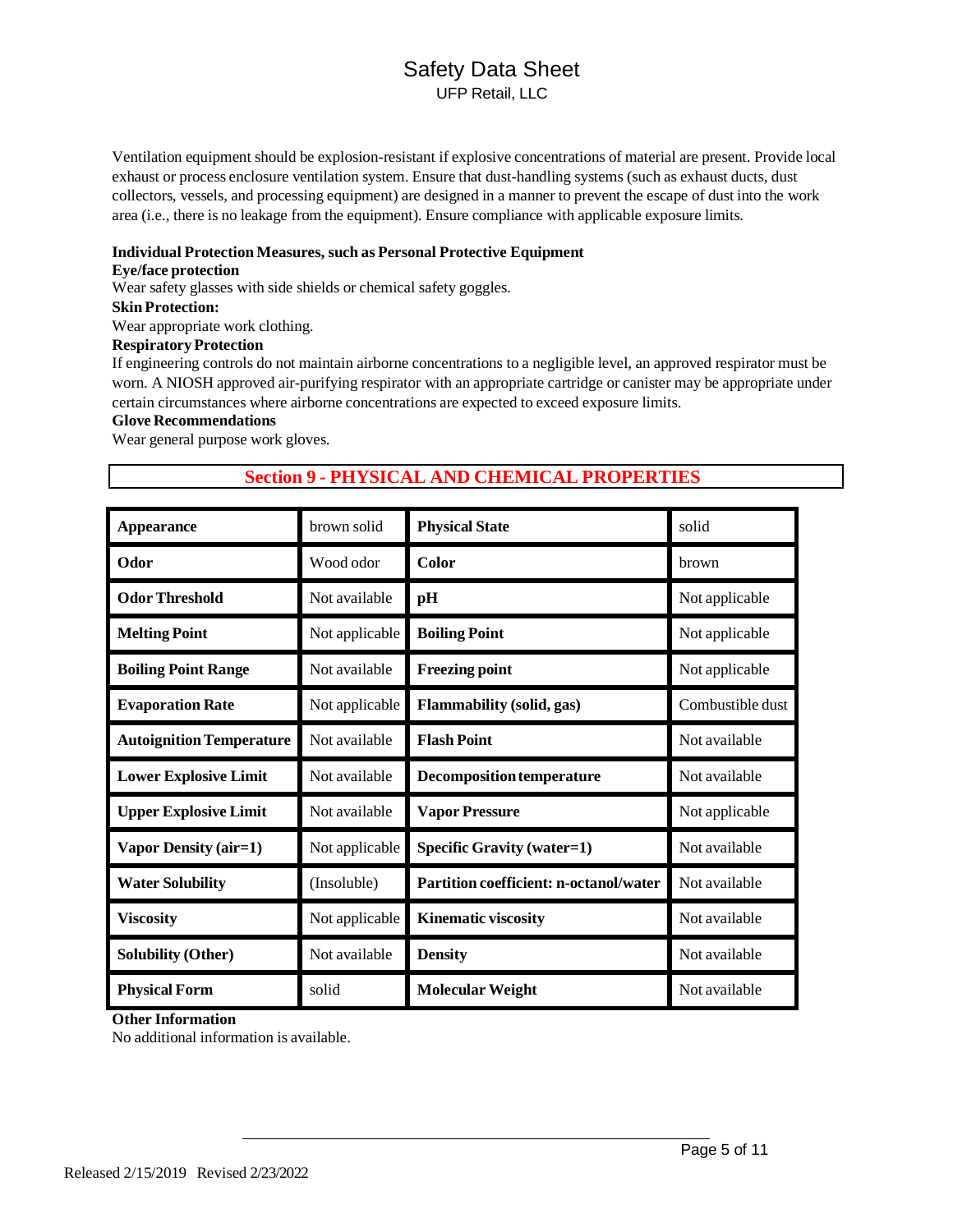### **Section 10 - STABILITY AND REACTIVITY**

#### **Reactivity**

No reactivity hazard is expected. **Chemical Stability** Stable at normal temperatures and pressure. **Possibility of Hazardous Reactions** Will not polymerize. **Conditions to Avoid** Avoid heat, flames, sparks and other sources of ignition. Avoid accumulation of airborne dusts. Avoid contact with incompatible materials. **IncompatibleMaterials** strong oxidizing agents, reducing agents. **Hazardous decomposition products**

oxides of carbon, oxides of nitrogen, aliphatic aldehydes, Polycyclic aromatic hydrocarbons.

### **Section 11 - TOXICOLOGICAL INFORMATION**

# **Information on Likely Routes of Exposure**

**Inhalation**

May cause respiratory irritation, allergic reactions, nasal cancer. WOOD DUST: Dust may be irritating to the nose and throat. Prolonged exposure to wood dusts by inhalation has been reported to be associated with nasal and paranasal cancer. May cause nasal dryness, irritation and mucostasis. Coughing, wheezing, sneezing, sinusitis and prolonged colds have also been reported. Depending on wood species may cause respiratory sensitization and/or irritation.

#### **Skin Contact**

Causesirritation, allergic reactions. Skin contact with wood dusts may cause erythema, blistering, and sometimes erosion and secondary infections occur. May cause eczema-like skin disorders (dermatitis).

#### **Eye Contact**

Causes serious eye irritation. Symptoms can include irritation, redness, scratching of the cornea, and tearing.

#### **Ingestion**

Ingestion of harmful amounts is unlikely. Ingestion of dusts generated during working operations may cause nausea and vomiting. Certain species of wood and their dusts may contain natural toxins, which can have adverse effects in humans.

#### **Acute and Chronic Toxicity**

#### **Component Analysis - LD50/LC50**

The components of this material have been reviewed in various sources and the following selected endpoints are

published: **Proprietary Ingredient #1 (Proprietary)** Oral LD50 Rat >2000 mg/kg Dermal LD50 Rabbit >5000 mg/kg **Proprietary Ingredient #2 (Proprietary)** Oral LD50 Rat 5750 mg/kg Dermal LD50 Rabbit >7940 mg/kg **Boric acid (H3BO3) (10043-35-3)** Oral LD50 Rat 2660 mg/kg Dermal LD50 Rabbit >2000 mg/kg Inhalation LC50 Rat >0.16 mg/L 4 h (no deaths occurred) **Product Toxicity Data Acute Toxicity Estimate**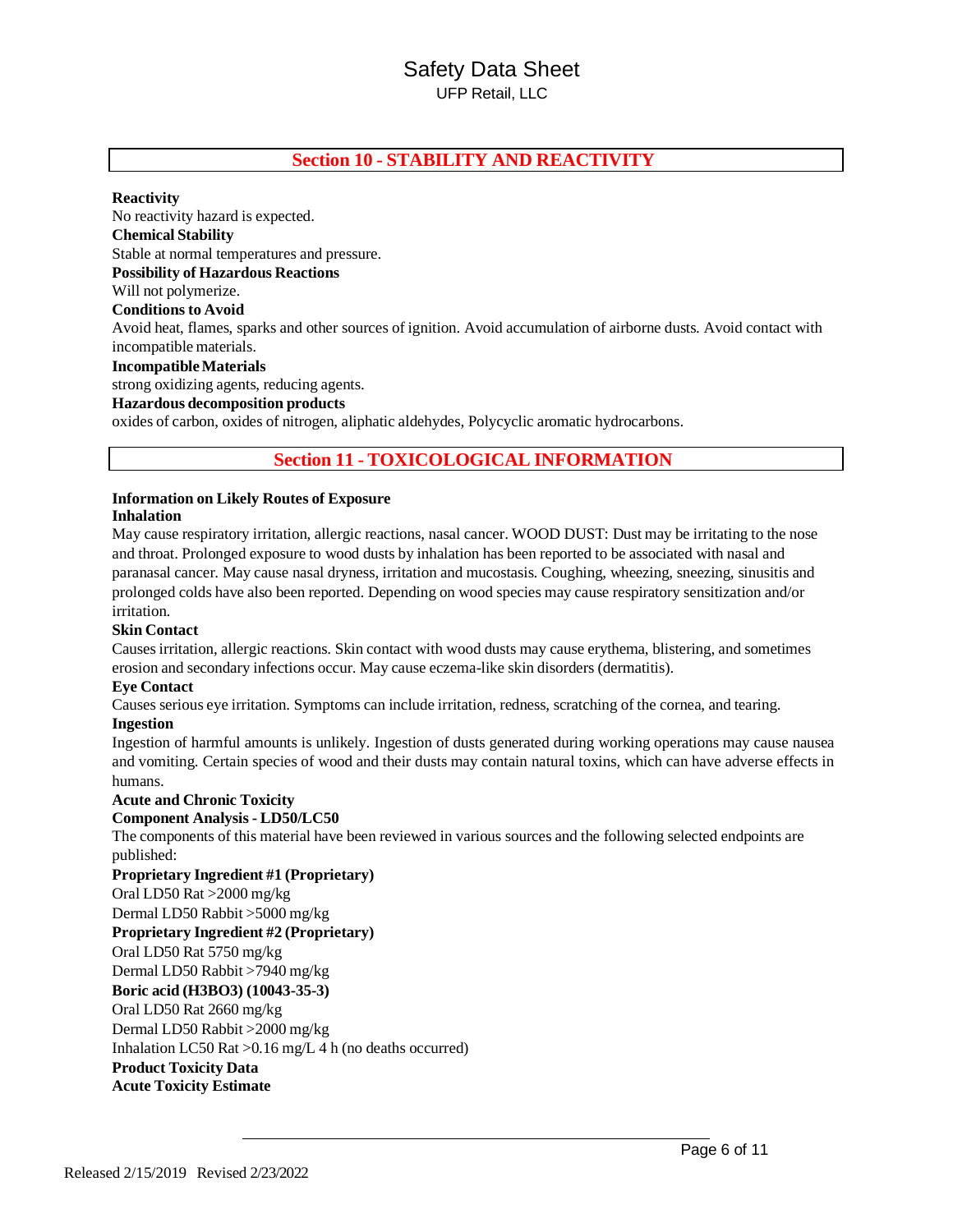| Dermal | $>$ 2000 mg/kg |
|--------|----------------|
| Oral   | $>$ 2000 mg/kg |

#### **Immediate Effects**

Causes respiratory tract irritation, skin irritation, eye irritation, allergic reactions. May cause nasal dryness, irritation and mucostasis. Coughing, wheezing, sneezing, sinusitis and prolonged colds have also been reported. Depending on wood species may cause respiratory sensitization and/or irritation. Symptoms can include irritation, redness, scratching of the cornea, and tearing. May cause eczema-like skin disorders (dermatitis). Airborne treated or untreated wood dust may cause nose, throat, or lung irritation and other respiratory effects.

#### **Delayed Effects**

May cause allergic reactions, nasal cancer. Prolonged or repeated inhalation of wood dusts may cause recurrent bronchitis. Prolonged exposure to wood dusts by inhalation has been reported to be associated with nasal and paranasal cancer. Chronic exposure to wood dusts can result in pneumonitis, and coughing, wheezing, fever and the other signs and symptoms associated with chronic bronchitis.

#### **Irritation/Corrosivity Data**

Causes skin irritation, eye irritation, respiratory tract irritation.

#### **Respiratory Sensitization**

Prolonged or repeated exposure may result in hypersensitivity.

#### **Dermal Sensitization**

Repeated exposure may result in contact or sensitization dermatitis.

#### **Component Carcinogenicity**

| Wood/Wood<br>dust                | N/A                                                                                                                              |
|----------------------------------|----------------------------------------------------------------------------------------------------------------------------------|
| IARC:                            | Monograph 100C [2012]; Monograph 62 [1995] (related to Wood dust, all soft and hard<br>woods) (Group 1 (carcinogenic to humans)) |
| NTP:                             | Known Human Carcinogen (related to Wood dust, all soft and hard woods)                                                           |
| DFG:                             | Category 3B (could be carcinogenic for man; except beech and oak wood dust) (related<br>to Wood dust, all soft and hard woods)   |
| OSHA:                            | Present (related to Wood dust, all soft and hard woods)                                                                          |
| NIOSH:                           | potential occupational carcinogen (related to Wood dust, all soft and hard woods)                                                |
| <b>Boric acid</b><br>$(H_3BO_3)$ | 10043-35-3                                                                                                                       |
| ACGIH:                           | A4 - Not Classifiable as a Human Carcinogen                                                                                      |

May cause cancer by inhalation. Untreated wood dust or saw dust: The International Agency for Research on Cancer (IARC) classifies untreated wood dust as a Group I human carcinogen. The classification is based primarily on IARC's evaluation of increased risk in the occurrence of adenocarcinomas of the nasal cavities and paranasal sinuses associated with occupational exposures of untreated wood dust. Epidemiological studies have been reported on carcinogenic risks of employment in the furniture making industry, the carpentry industry, and the lumber and sawmill industry. IARC has reviewed these studies and reports that there is sufficient evidence that nasal carcinomas have been caused by employment in the furniture-making industry where the excess risk is associated with exposure to untreated wood dust or sawdust from hardwood species. IARC concluded that epidemiological data are not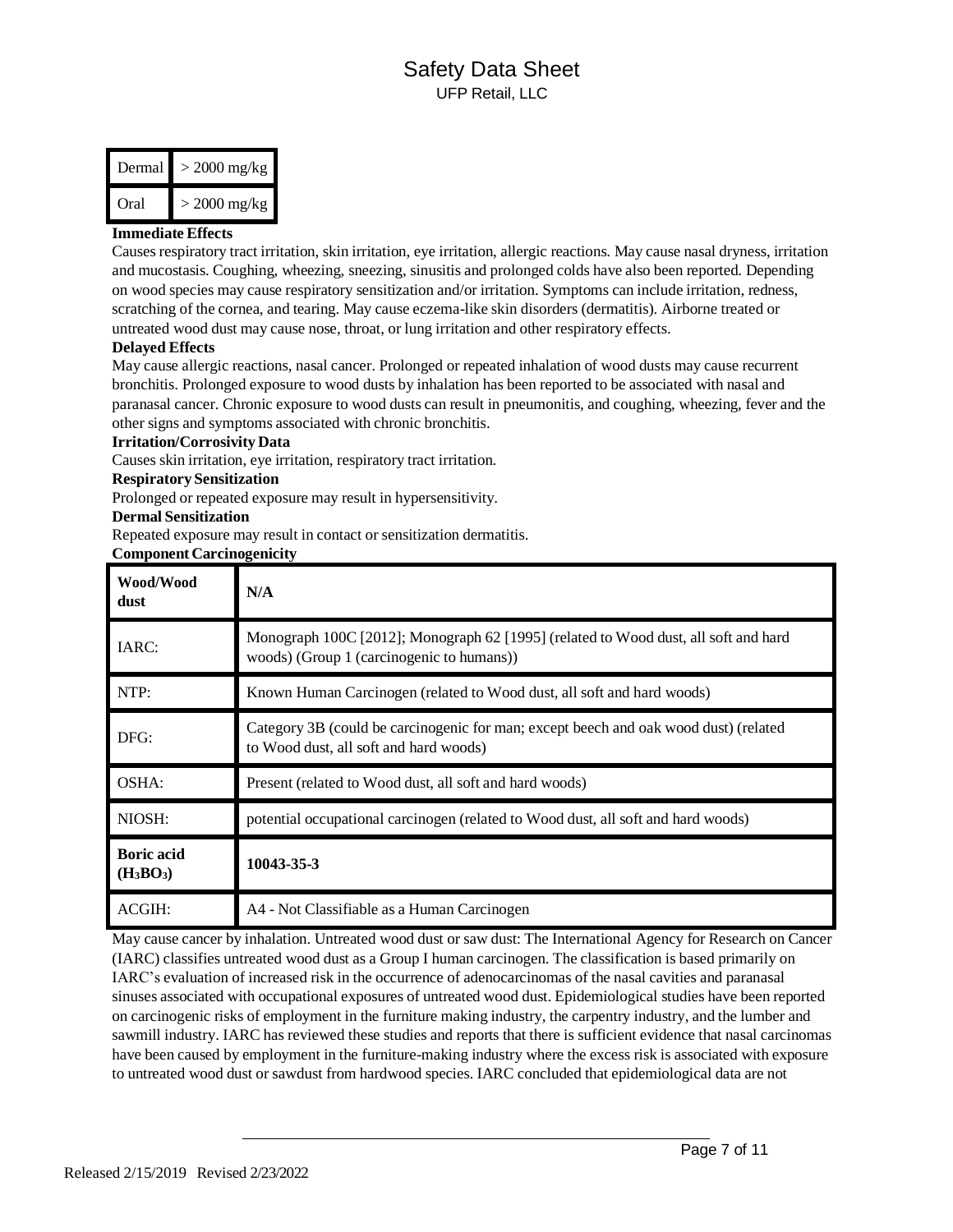sufficient to make a definite assessment of the carcinogenic risk of employment as a carpenter or worker in a lumber mill or sawmill.

**Germ Cell Mutagenicity** No data available. **Tumorigenic Data** No data available **ReproductiveToxicity** May damage fertility or the unborn child. **Specific Target Organ Toxicity - Single Exposure** respiratory system **Specific Target Organ Toxicity - Repeated Exposure** No target organs identified. **Aspiration hazard** No data available. **Medical Conditions Aggravated by Exposure** respiratory disorders, skin disorders and allergies

# **Section 12 - ECOLOGICAL INFORMATION**

| <b>Proprietary</b><br>Ingredient #1 | Proprietary                                                                                                                                                                                          |
|-------------------------------------|------------------------------------------------------------------------------------------------------------------------------------------------------------------------------------------------------|
| Fish:                               | LC50 96 h Oncorhynchus mykiss 26.5 mg/L; LC50 96 h Oncorhynchus mykiss 24.8 - 29.4<br>mg/L [flow-through]; LC50 96 h Pimephales promelas 3.3 mg/L; LC50 96 h Pimephales<br>promelas 33 mg/L [static] |
| <b>Boric acid</b><br>$(H_3BO_3)$    | 10043-35-3                                                                                                                                                                                           |
| Invertebrate:                       | EC50 48 h Daphnia magna 115 - 153 mg/L EPA                                                                                                                                                           |
| Persistence and Decradability       |                                                                                                                                                                                                      |

#### **Component Analysis - Aquatic Toxicity**

**Persistence and Degradability**

No data available. **BioaccumulativePotential** No data available. **Mobility** insoluble in water **Other Toxicity** No data available.

**Section 13 - DISPOSAL CONSIDERATIONS**

### **DisposalMethods**

Dispose in accordance with all applicable regulations.

### **Component Waste Numbers**

The U.S. EPA has not published waste numbers for this product's components.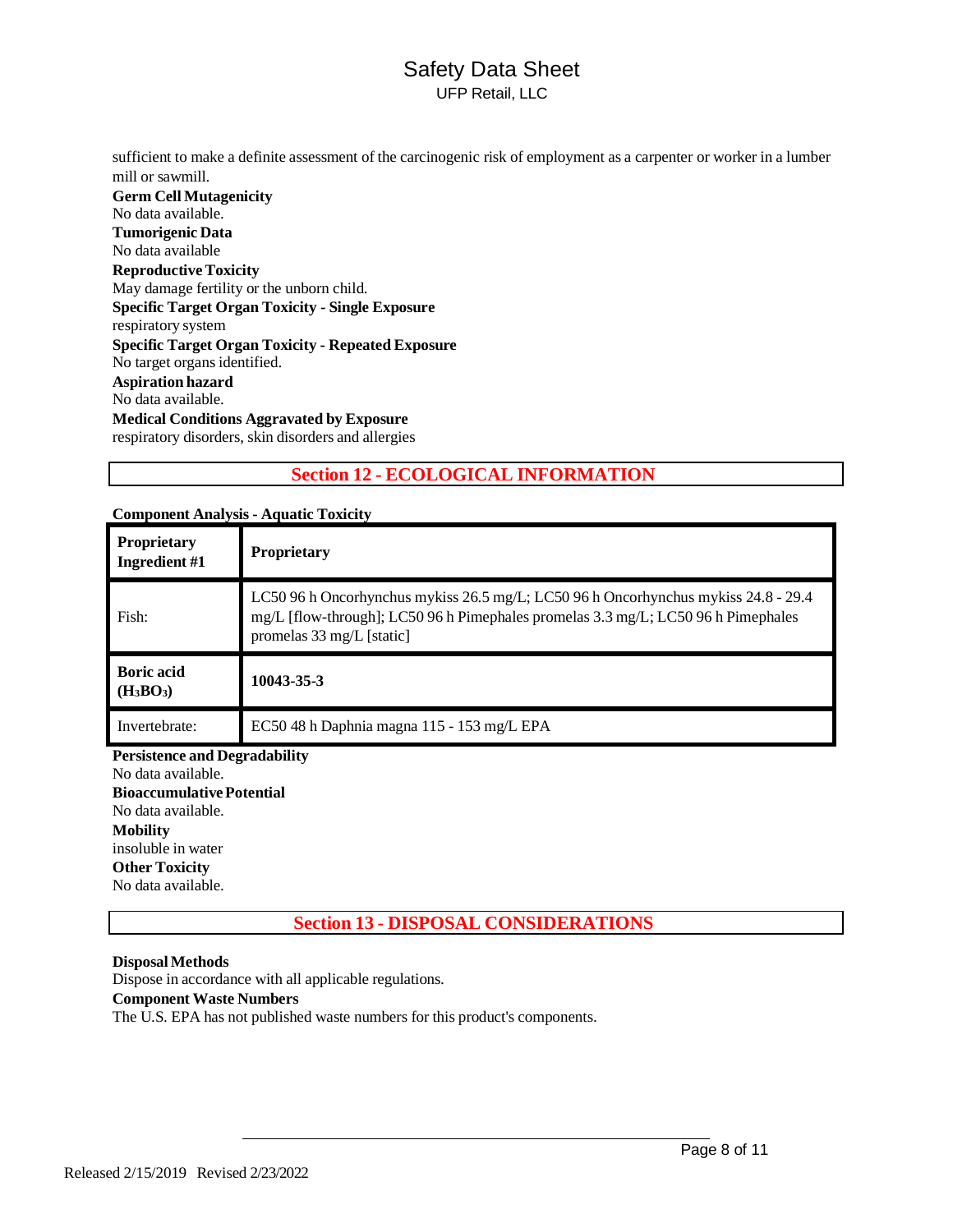### **Section 14 - TRANSPORT INFORMATION**

#### **US DOT Information:**

**UN/NA #:** Not regulated.

#### **IATA Information:**

**UN#:** Not regulated.

#### **IMDG Information:**

**UN#:** Not regulated.

#### **International Bulk Chemical Code**

This material contains one or more of the following chemicals required by the IBC Code to be identified as dangerous chemicals in bulk.

| <b>Proprietary Ingredient #1 Proprietary</b> |                       |
|----------------------------------------------|-----------------------|
| <b>IBC</b> Code:                             | Category Z (solution) |

#### **Further information**

Component Marine Pollutants This material does not contain any chemicals listed on the Hazardous Materials Table required by US DOT to be identified as a marine pollutant.

### **Section 15 - REGULATORY INFORMATION**

#### **U.S. Federal Regulations**

None of this product's components are listed under SARA Sections 302/304 (40 CFR 355 Appendix A), SARA Section 313 (40 CFR 372.65), CERCLA (40 CFR 302.4), TSCA 12(b), or require an OSHA process safety plan.

#### **SARA Section 311/312 (40 CFR 370 Subparts B and C) reporting categories**

Combustible Dust; Carcinogenicity; Reproductive Toxicity; Skin Corrosion/Irritation; Serious Eye Damage/Eye Irritation; Specific Target Organ Toxicity

#### **U.S. State Regulations**

The following components appear on one or more of the following state hazardous substances lists:

| Component                           | CAS CA MA MN NJ PA |  |  |  |
|-------------------------------------|--------------------|--|--|--|
| Wood/Wood dust N/A No No Yes Yes No |                    |  |  |  |

#### **The following statement(s) are provided under the California Safe Drinking Water and Toxic Enforcement Act of 1986 (Proposition 65):**

**MARNING**: Drilling, sawing, sanding or machining wood products can expose you to wood dust, a substance known to the State of California to cause cancer. Avoid inhaling wood dust or use a dust mask or other safeguards for personal protection. For more information go to [www.P65Warnings.ca.gov/wood.](http://www.p65warnings.ca.gov/wood)

#### **Canada Regulations**

#### **Canadian WHMIS Ingredient Disclosure List (IDL)**

Components of this material have been checked against the Canadian WHMIS Ingredients Disclosure List. The List is composed of chemicals which must be identified on MSDSs if they are included in products which meet WHMIS criteria specified in the Controlled Products Regulations and are present above the threshold limitslisted on the IDL

| <b>Boric acid (H3BO3)</b> | 10043-35-3 |
|---------------------------|------------|
|                           | $\%$       |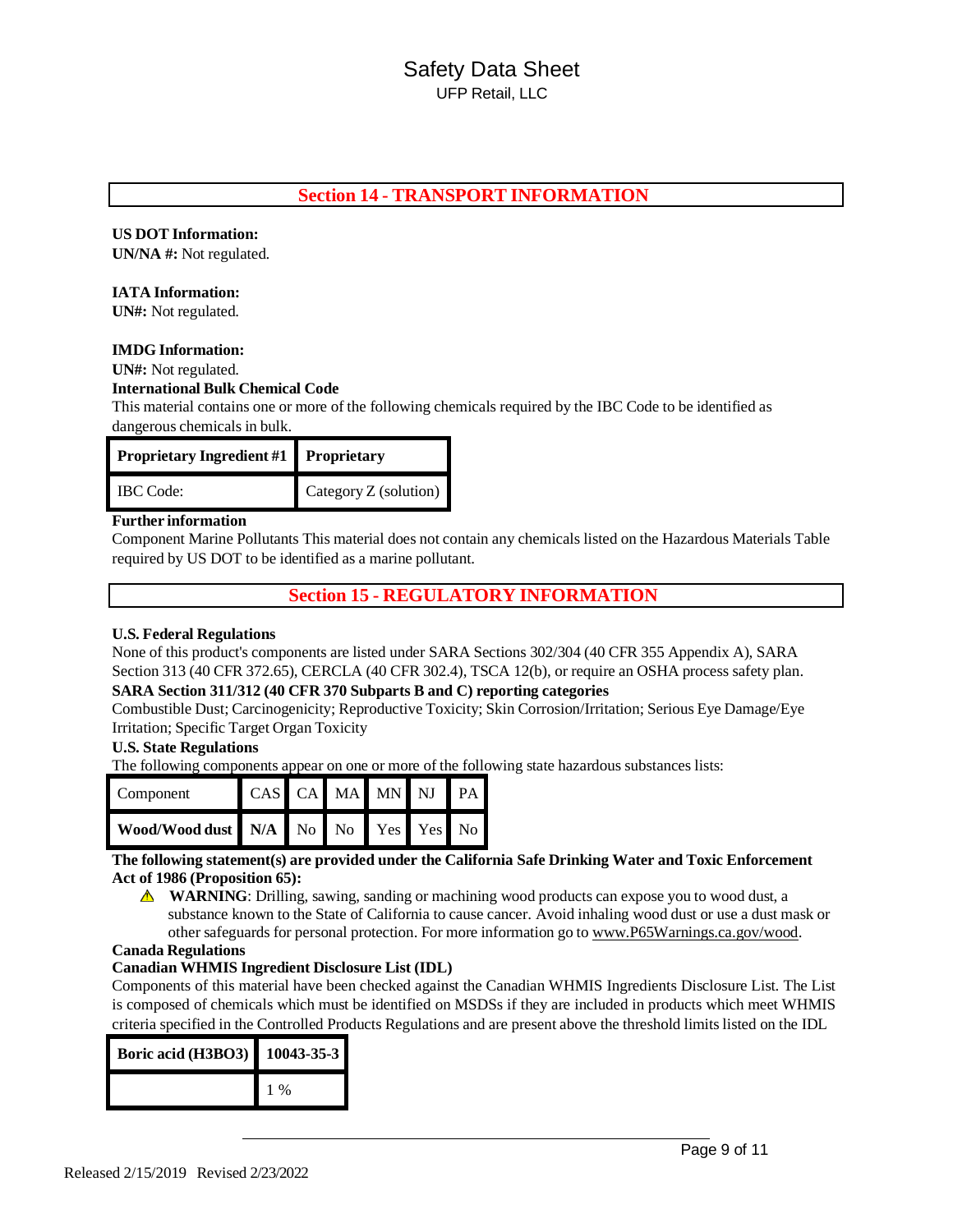**Component Analysis - Inventory Wood/Wood dust (N/A)**

|  |                   | US CA EU AU PH JP- JP- KECI- |     | KR<br>KECI - KECI - | ∎ KR<br>Annex  | KR -<br><b>REACH</b><br><b>CCA</b> |          | CN NZ MX TW |                   | VN<br>(Draft)     |
|--|-------------------|------------------------------|-----|---------------------|----------------|------------------------------------|----------|-------------|-------------------|-------------------|
|  | No No No No No No |                              | No. | N <sub>0</sub>      | N <sub>o</sub> | N <sub>o</sub>                     | No No No |             | $\blacksquare$ No | $\blacksquare$ No |

**Proprietary Ingredient #1 (Proprietary)**

| US <sub>1</sub> | <b>CA</b> | EU |                 | $\begin{array}{c c c c} & \text{AU} & \text{PH} & \text{JP} \\ \hline & \text{ENCS} & \text{ISHL} \end{array} \bigg  \begin{array}{c} \text{JP} \\ \text{ISHL} \end{array} \bigg  \begin{array}{c} \text{-} \\ \text{-} \\ \text{-} \\ \text{-} \end{array} \bigg  \begin{array}{c} \text{I} \\ \text{-} \\ \text{-} \\ \text{-} \\ \text{-} \\ \text{-} \\ \end{array} \bigg  \begin{array}{c} \text{I} \\ \text{I} \\ \text{I} \\ \text{-} \\ \text{-} \\ \text{-} \\ \text{-} \\ \end{array} \big$ |            | KR<br><b>KECI</b><br>Annex | I KR<br><b>KECI</b><br>Annex | $KR -$<br>REACH CN NZ<br><b>CCA</b> |     |         | MX TW      | VN<br>(Draft) |
|-----------------|-----------|----|-----------------|-------------------------------------------------------------------------------------------------------------------------------------------------------------------------------------------------------------------------------------------------------------------------------------------------------------------------------------------------------------------------------------------------------------------------------------------------------------------------------------------------------|------------|----------------------------|------------------------------|-------------------------------------|-----|---------|------------|---------------|
| l Ye            | DS        |    | EIN Yes Yes Yes |                                                                                                                                                                                                                                                                                                                                                                                                                                                                                                       | <b>Yes</b> | <b>Yes</b>                 | $\overline{N}$               | N <sub>o</sub>                      | Yes | Yes Yes | <b>Yes</b> | Yes           |

### **Proprietary Ingredient #2 (Proprietary)**

| <b>US</b> | <b>CA</b> | EU | AU PH           | $JP -$<br>ENCS ISHL | $JP -$ | <b>KR</b><br><b>KECI</b><br>Annex | KR<br><b>KECI</b><br>Annex | $K$ KR -<br>REACH CN NZ<br><b>CCA</b> |  | MX TW       |                  | VN<br>(Draft) |
|-----------|-----------|----|-----------------|---------------------|--------|-----------------------------------|----------------------------|---------------------------------------|--|-------------|------------------|---------------|
| Ye<br>l S | DS<br>L   |    | EIN Yes Yes Yes |                     | Yes    | Yes                               | $\blacksquare$ No          | N <sub>o</sub>                        |  | Yes Yes Yes | Yes <sup>1</sup> | Yes           |

### **Boric acid (H3BO3) (10043-35-3)**

| <b>US</b> | <b>CA</b> | <b>EU</b> |                 | $JP -$<br>$\sim$ $AU$ PH $\frac{1}{2}$ ENCS ISHL | $JP -$ | KR<br><b>KECI</b><br>Annex | KR<br><b>KECI</b><br>Annex | $KR -$<br><b>REACH</b><br><b>CCA</b> | <b>CN</b> | <b>NZ</b> | MX TW |                 | VN<br>(Draft) |
|-----------|-----------|-----------|-----------------|--------------------------------------------------|--------|----------------------------|----------------------------|--------------------------------------|-----------|-----------|-------|-----------------|---------------|
| Ye        | DS        |           | EIN Yes Yes Yes |                                                  | Yes    | Yes                        | N <sub>o</sub>             | N <sub>o</sub>                       | Yes       |           |       | Yes Yes Yes Yes |               |

### **U.S. Inventory (TSCA)**

All components of this product are in compliance.